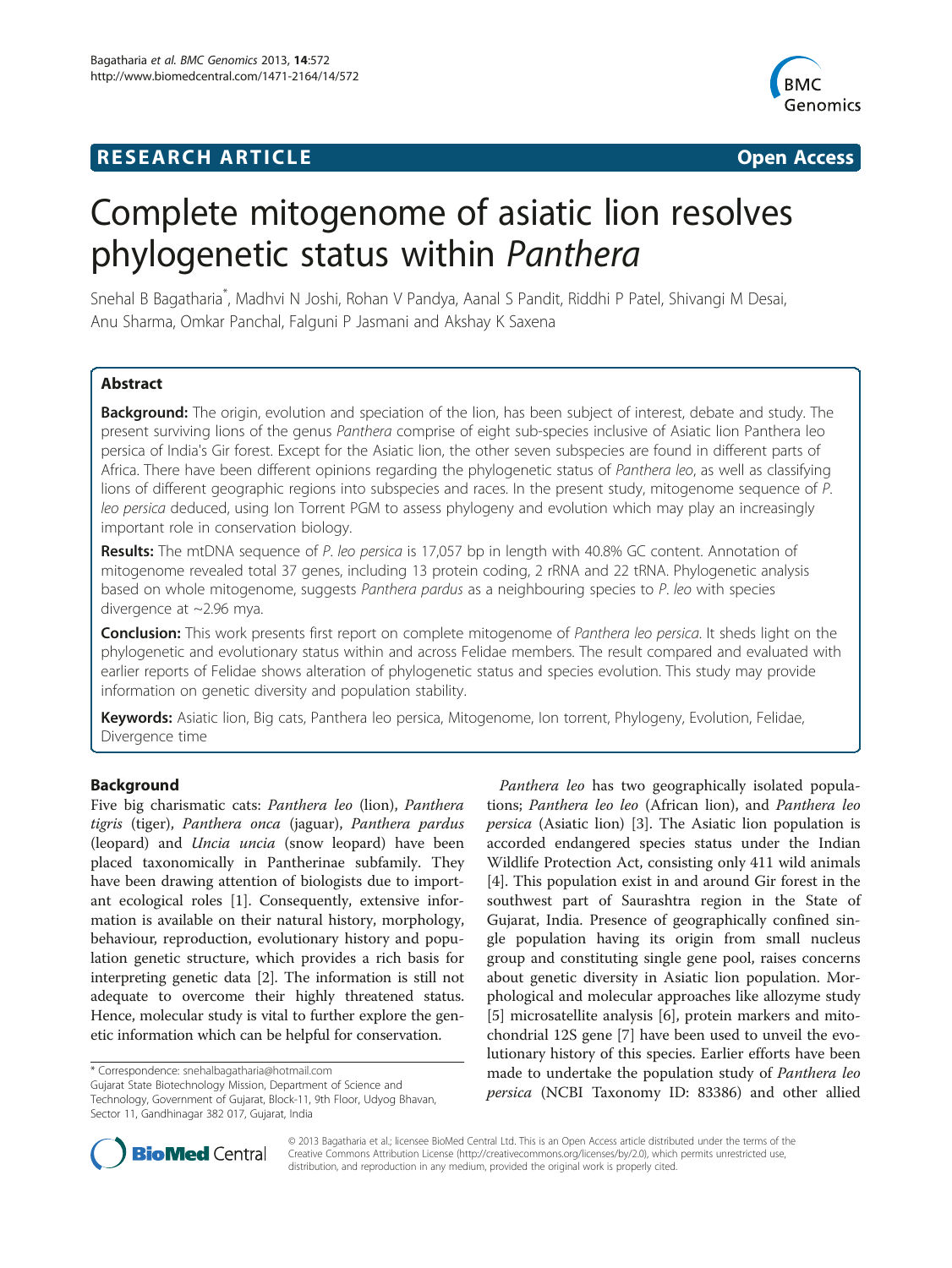species [[8\]](#page-7-0) to establish phylogenetic status. However, it has been found to be perplexing [\[7\]](#page-7-0).

For the last decade, mitochondrial DNA has been one of the most commonly used molecular marker in vertebrates for studying phylogeny and evolutionary relationships [\[9](#page-7-0)] among closely related species and subspecies [\[10](#page-7-0)]. It can reveal evolutionary relatedness and elucidate large numbers of genome-level characteristics, such as relative arrangements of genes [\[11\]](#page-7-0). It also has a great importance for the molecular identification of species. Cytochrome b and Cytochrome oxidase subunit I [\[12\]](#page-7-0) are mitochondrial genes widely used for molecular identification of animals. Further, key mitochondrial features - a lack of recombination, essentially maternal inheritance, high evolutionary rate, compact size, and conserved gene order [\[9](#page-7-0)], have led to its wide spread use.

Earlier, phylogenetic relationship of the genus Panthera was studied using morphological, biochemical as well as molecular characters but it is still debatable and troublesome because of large disparities between these studies. The difficulty in resolving their phylogenetic relationships is a result of (i) a poor fossil record, (ii) recent and rapid radiation during the Pliocene, (iii) individual speciation events occurring within less than 1 million years (iv) probable introgression between lineages following their divergence [\[13](#page-7-0)]. Phylogenetic relationship and position of Panthera leo, amongst the genus Panthera, has some knowledge gaps. The present study aims to provide some insights through the complete mitogenome of the Asiatic lion.

# Results and discussion

Mitochondrial genome sequence of any subspecies of Panthera leo, is not reported in literature. Present study describes sequencing of complete mitogenome of Asiatic Lion (P. leo persica) with the use of next generation sequencing technology on Ion Torrent<sup>PGM</sup> platform. The relationship of lion subspecies with other Felidae species and their evolutionary status has also been described on the basis of comparative analysis of mitogenomes.

# Base composition of mitochondrial genome of Panthera leo persica

The complete mitogenome sequence of P. leo persica is 17,057 bp in length (GenBank accession No: KC834784), which is larger than *Panthera pardus* (16,964) and *Uncia* uncia (16,773). The base composition of mitogenome of P. leo persica is A, 5445 bp (31.92%); T, 4650 bp (27.26%); C, 4492 bp (26.33%); G, 2470 bp (14.48%); A+T 9939 bp (59.18%), G+C 6879 (40.81%). Base A is highest among the 4 bases; G is the lowest. Features of lion mitogenome were compared with genomes of Felidae family. The genome size varies from 16773 bp to 17153 bp mainly because of variation in control region length. GC content of all the genomes is ranging from 39.37% to 41.19% (Table [1](#page-2-0)).

### Structure of mitogenome of Panthera leo persica

Location of the mitochondrial genes were deduced, using online annotation server MITOS [\[14\]](#page-7-0). Complete mitogenome contained 37 genes which include 13 protein coding genes, 2 rRNA genes, 22 tRNA genes and the control region (Figure [1\)](#page-2-0). Gene order and origin of reading frame of all protein coding genes were identical to Carnivora. Major difference in *P. leo persica* mitogenome was observed in size of the control region (1,603 bp).

Transfer RNA was annotated in a single letter amino acid code. OHR and OLR represent the replication origins of H strand and L strand. Except for ND6, all protein coding genes were H strand encoded. Position of genes and control regions (CR) were indicated with Arabic numerals (Table [2\)](#page-3-0).

# Proteins and codons

The studied mitogenome comprise of 13 protein coding genes (11,364 bp) and share 66.62% of total genome. These genes encode 3788 amino acids (Table [2](#page-3-0)). The longest gene was ND5 (1815 bp) and the shortest gene was ATP8 (198 bp). The start and termination codons appeared universal among species. ATG was commonly used as start codon for all the genes except ND2, ND5, COX1, ND6 and ND3, which used ATA, ATT and ATC, respectively. TAA was commonly found as stop codon while Cyt b ended with AGA. Termination of Cyt b gene with AGA, is typical for mammalian species [\[15-17\]](#page-7-0) which is distinct from others such as amphibians [\[18](#page-7-0)], reptiles [[19,20](#page-7-0)], Aves [[21](#page-7-0)] and Nematoda [\[22\]](#page-7-0). ND3, ND4, ND2 and COX3 have incomplete stop codons. These incomplete termination codons are common in metazoan mitogenome and can be converted into complete ones by poly A after transcription (TAA) [[23\]](#page-7-0).

# tRNA and rRNA

Total 22 tRNA genes were found in mitogenome of P. leo persica, amongst these tRNA<sup>ser</sup> and tRNA<sup>leu</sup> had two termination codons (Table [2\)](#page-3-0). Length of the tRNA genes in vertebrates is reported from 59 to 75 bp [[24](#page-7-0)]. In this study, the shortest tRNA is tRNA<sup>ser</sup> (59 bp) and longest is tRNAleu (75 bp). Cloverleaf secondary structure of tRNAs of this genome was predicted, out of which representative structures of tRNA<sup>phe</sup> and tRNA<sup>ser</sup> are shown (Figure [2\)](#page-4-0). Out of all tRNAs, tRNA<sup>ser</sup> lacked the "DHU" arm [\[25](#page-7-0)]. The location of 12S rRNA (964 bp) was between  $tRNA<sup>phe</sup>$  and  $tRNA<sup>val</sup>$  and 16S rRNA (1576 bp) was between tRNAval and tRNA<sup>leu</sup>.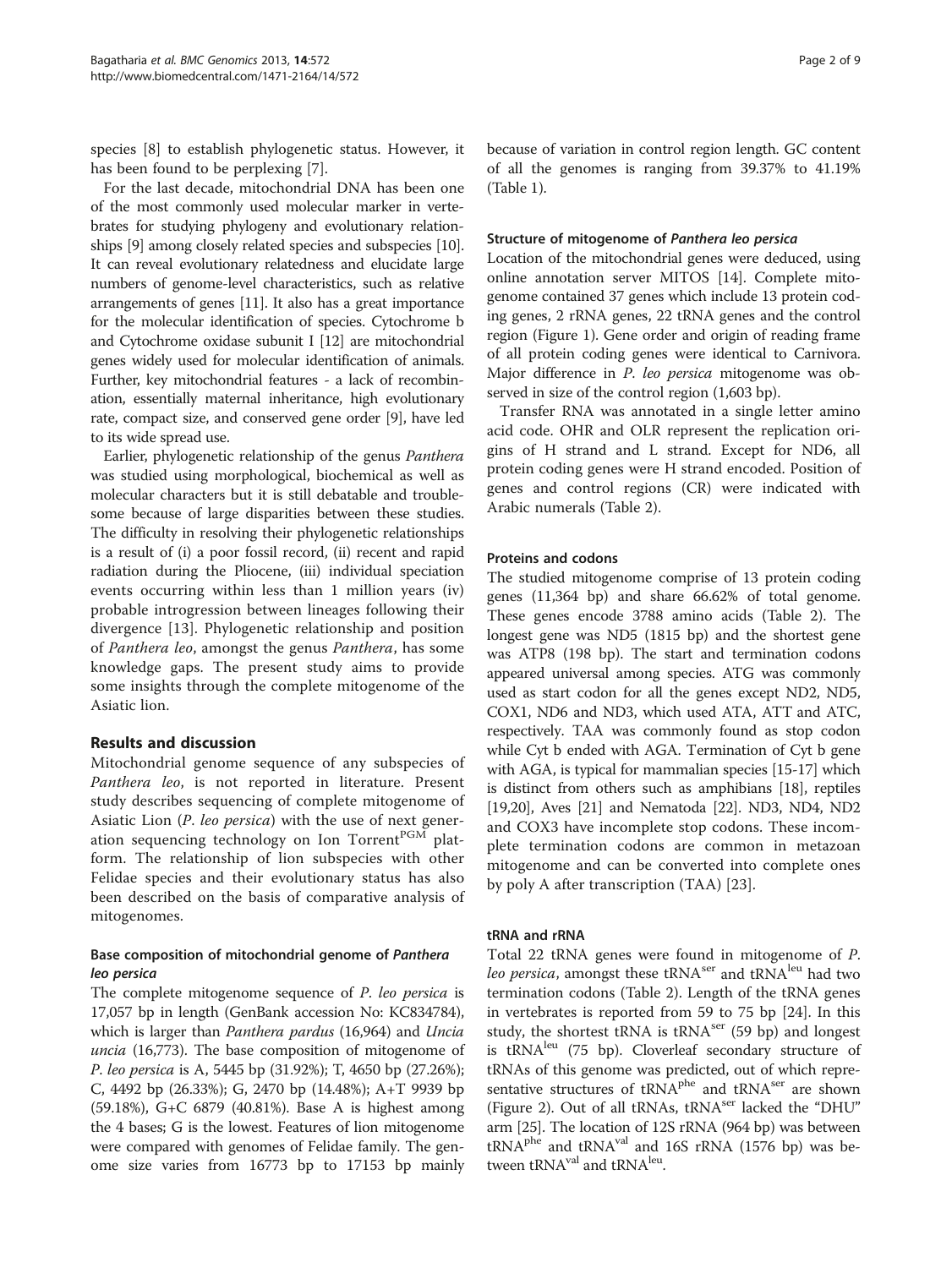<span id="page-2-0"></span>

|  |  | Table 1 General mitogenome features of Felidae family |  |  |  |  |
|--|--|-------------------------------------------------------|--|--|--|--|
|--|--|-------------------------------------------------------|--|--|--|--|

| Species name                        | Common name      | <b>NCBI Taxonomy ID</b> | Accession no. | <b>CR Length</b> | GC%   | Genome length |
|-------------------------------------|------------------|-------------------------|---------------|------------------|-------|---------------|
| Acinonyx jubatus                    | Cheetah          | 32536                   | NC 005212     | 1602             | 39.37 | 17047 bp      |
| Prionailurus bengalensis euptilurus | Amur leopard cat | 300877                  | NC 016189     | 1547             | 39.55 | 16990 bp      |
| Puma concolor                       | Puma             | 9696                    | NC 016470     | 1706             | 39.78 | 17153 bp      |
| Felis catus                         | Domestic cat     | 9685                    | NC 001700     | 1559             | 40.33 | 17009 bp      |
| Panthera leo persica                | Asiatic lion     | 83386                   | KC834784      | 1603             | 40.8  | 17057 bp      |
| Uncia uncia                         | Snow leopard     | 29064                   | NC 010638     | 1318             | 40.97 | 16773 bp      |
| Lynx rufus                          | <b>Bobcat</b>    | 61384                   | NC 014456     | 1606             | 41.01 | 17056 bp      |
| Panthera pardus                     | Leopard          | 9691                    | NC 010641     | 1514             | 41.11 | 16964 bp      |
| Panthera tigris                     | Tiger            | 9694                    | NC 010642     | 1537             | 41.14 | 16990 bp      |
| Neofelis nebulosa                   | Clouded leopard  | 61452                   | NC 008450     | 1400             | 41.15 | 16844 bp      |
| Panthera tigris amoyensis           | Amoy tiger       | 253258                  | NC 014770     | 1550             | 41.19 | 17001 bp      |

# Control region

The control region of the mitogenome of P. leo persica is located between tRNA<sup>Pro</sup> and tRNA<sup>Phe</sup>. It contains only promoters and regulatory sequences for replication and transcription, but no structural genes (Figure [3](#page-4-0)). CR is divided into three parts: the left domain (16,321-16,808bp) which includes the hyper variable segment HVS-1, the central conserved region (CCR) of 529 bp, and the right domain of (280–867 bp), which include HVS-2. Further the repetitive sequence RS-2 is in the left domain located at the 5' end. It consists of long repetitive motif of about 80 bp which is repeated 4.7 times (3'-CCCCATGAA TATTAAGCATGTACAGTAGTTTATATATATTACATA AGGCATACTATGTATATCGTGCATTAACTGCTTG T–5'). RS-3 is located in right domain at 3' end. It consists of short repeat units of 14 bp which is repeated 20 times (3'-ACACGTACACACGT-5'). RS-3 is highly variable in the arrangement of specific motifs and is

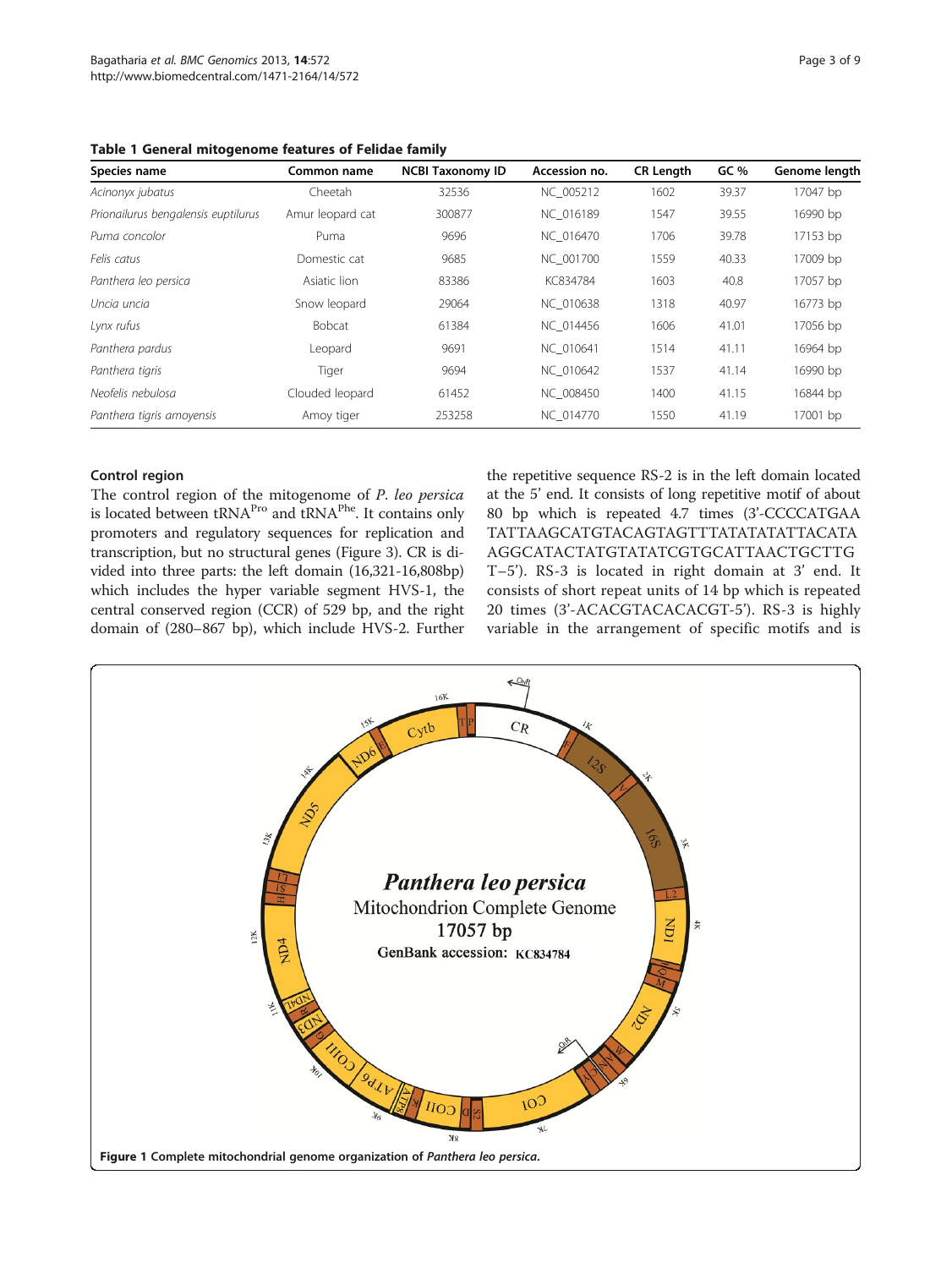<span id="page-3-0"></span>Table 2 Location of features in the mitochondrial DNA of Panthera leo persica

| Name       | Position     |       | Codon        |            | Chain | Length |
|------------|--------------|-------|--------------|------------|-------|--------|
|            | <b>Start</b> | Stop  | <b>Start</b> | Stop       |       |        |
| trnF(gaa)  | 868          | 939   |              |            | Н     | 72     |
| rrnS       | 940          | 1903  |              |            | H     | 964    |
| trnV(tac)  | 1902         | 1970  |              |            | Н     | 69     |
| rrnL       | 1969         | 3544  |              |            | Н     | 1576   |
| trnL2(taa) | 3545         | 3619  |              |            | Н     | 75     |
| nad1       | 3622         | 4572  | ATG          | TAA        | Н     | 951    |
| trnl(gat)  | 4578         | 4646  |              |            | н     | 69     |
| trnQ(ttg)  | 4644         | 4717  |              |            | L     | 74     |
| trnM(cat)  | 4719         | 4787  |              |            | Н     | 69     |
| nad2       | 4782         | 5819  | ATA          | TAG        | Н     | 1038   |
| trnW(tca)  | 5830         | 5898  |              |            | Н     | 69     |
| trnA(tgc)  | 5914         | 5982  |              |            | L     | 69     |
| trnN(gtt)  | 5984         | 6056  |              |            | L     | 73     |
| trnC(gca)  | 6090         | 6154  |              |            | L     | 65     |
| trnY(gta)  | 6155         | 6220  |              |            | L     | 66     |
| $\cos 1$   | 6213         | 7754  | ATT          | <b>TAA</b> | н     | 1542   |
| trnS2(tqa) | 7764         | 7832  |              |            | L     | 69     |
| trnD(qtc)  | 7839         | 7907  |              |            | Н     | 69     |
| $\cos 2$   | 7908         | 8588  | ATG          | <b>TAA</b> | н     | 681    |
| trnK(ttt)  | 8595         | 8662  |              |            | Н     | 68     |
| atp8       | 8664         | 8861  | ATG          | TAA        | Н     | 198    |
| atp6       | 8825         | 9499  | ATG          | <b>TAA</b> | Н     | 675    |
| $\cos 3$   | 9505         | 10287 | ATG          | TAG        | Н     | 783    |
| trnG(tcc)  | 10289        | 10357 |              |            | Н     | 69     |
| nad3       | 10343        | 10702 | ATC          | TAG        | н     | 360    |
| trnR(tcq)  | 10705        | 10773 |              |            | Н     | 69     |
| nad4l      | 10774        | 11067 | ATG          | TAA        | Н     | 294    |
| nad4       | 11064        | 12431 | ATG          | TA         | н     | 1368   |
| trnH(qtq)  | 12442        | 12510 |              |            | Н     | 69     |
| trnS1(gct) | 12511        | 12569 |              |            | Н     | 59     |
| trnL1(tag) | 12570        | 12639 |              |            | Н     | 70     |
| nad5       | 12631        | 14445 | ATA          | <b>TAA</b> | Н     | 1815   |
| nad6       | 14450        | 14974 | ATT          | TAA        | L     | 525    |
| trnE(ttc)  | 14972        | 15040 |              |            | L     | 69     |
| Cob        | 15044        | 16177 | ATG          | AGA        | Н     | 1134   |
| trnT(tgt)  | 16184        | 16253 |              |            | Н     | 70     |
| trnP(tgg)  | 16254        | 16320 |              |            | L     | 67     |

heteroplasmic. It is varied in terms of repeat numbers and motif among Felidae species (Table [3](#page-5-0)) [[26\]](#page-7-0). When there are repeats in the genome longer than the read length, it is important to confirm NGS data with capillary sequencing. Here, RS-2 and RS-3 repeats have longer region than read length of Ion Torrent PGM. Hence RS-2 and RS-3 were validated with capillary sequencing and capillary data (RS2 and RS3 repeats) was replaced in original genome obtained from NGS. Conserved sequence blocks (CSB-2 and CSB-3) are in HVS-2. CSB-1 is in the CCR, which is located between RS-2 and RS-3. CR of P. leo persica comprises 1,603 bp and it contains origin of heavy chain replication. The capillary data of RS2 and RS3 repeats was submitted to TRA (Trace archive Id: TR-16480).

#### Phylogenetic analyses based on gene cluster

Phylogenetic analyses was carried out on the basis of partial [\[27\]](#page-7-0) and full gene sequences of 12S rRNA, 16S rRNA, ND2, ND4, ND5, ATP8 and Cyt b using ML, MP methods (Figure [4\)](#page-5-0). The monophyly of the genus Panthera, including P. leo persica, Uncia uncia, Panthera pardus, Panthera tigris amoyensis, Panthera tigris, and Neofelis nebulosa was clearly depicted. Results demonstrate 100% bootstrap value in ML method and 99% in MP method, using full gene sequences of P. leo persica (Figure [4A](#page-5-0)). Previously sequenced Panthera leo partial genes formed node with Uncia uncia with 96% bootstrap value in ML method and 88% in MP method (Figure [4B](#page-5-0)). This study strongly supports that P. leo persica is a sister species of P. pardus, than of U. uncia, as earlier reported [[27](#page-7-0)]. N. nebulosa was forming distinct branch. P. tigris and P. tigris amoyensis being same species, formed different branch in the Panthera node while *U. uncia* was placed in the lineage between tiger and lion-leopard node.

# Estimates of divergence times

The ML and Bayesian analyses based on 11 complete mitochondrial genomes, excluding control region yielded the identical tree topology supported by high bootstrap value (above 90%, Figure [5](#page-6-0)) and high posterior probabilities (above 0.97, Figure [5\)](#page-6-0). Uncorrelated lognormal relaxed clock (Figure [5\)](#page-6-0) and strict molecular clock model (Additional file [1](#page-7-0): Figure S1) were studied to estimate divergence times. Data of uncorrelated lognormal relaxed clock were considered for lineage specific rate heterogeneity. Divergence time was estimated using single calibration point at 10.78 mya for Felidae individuals, assuming common ancestor between genus *Panthera* and other Felinae species [[28,29\]](#page-7-0). BEAST analysis suggested divergence time of Felidae individual was 9.62 mya (Figure [5\)](#page-6-0) from the common ancestor. The divergence of P. leo persica was estimated 2.96 mya from the closely related species P. pardus (ML, 98%; Bayesian, 1.00). Divergence of other individuals; N. nebulosa (7.09 mya), P. tigris  $(5.2 \text{ mya})$  and *U. uncia*  $(3.77 \text{ mya})$ . Estimation of divergence times of genus *Panthera* in the present study reconfirms earlier reports [[30,31](#page-7-0)].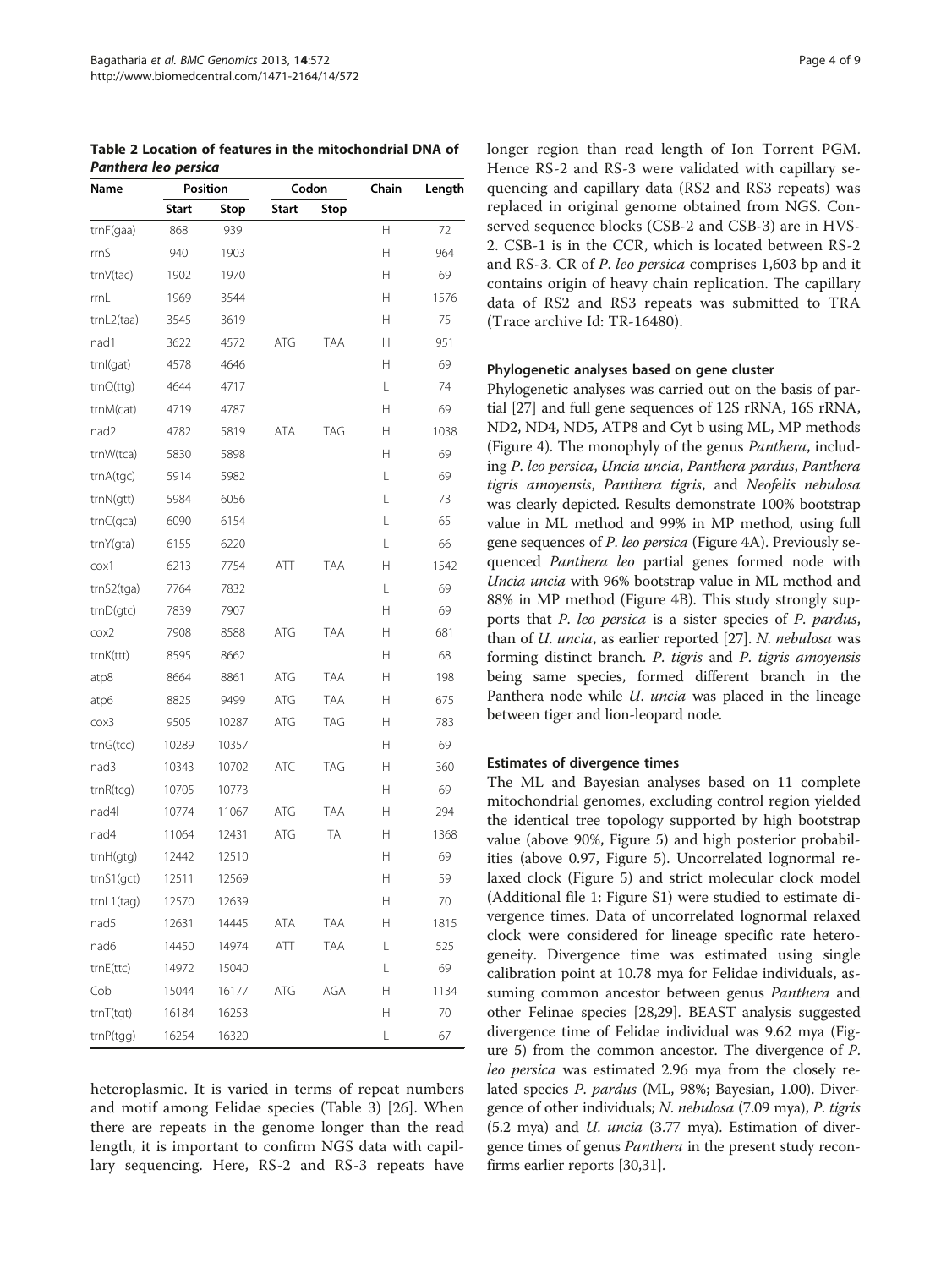<span id="page-4-0"></span>

# Conclusion

Present study is the first report of complete mitogenome of P. leo persica among all eight subspecies. The evolutionary timeline estimates of big cats based on mitogenome analysis, indicates existence of common ancestor of P. leo and P. pardus 2.96 mya in modern Piacenzian era. The significant degree of genetic differentiation of Asiatic lion from other big cats, suggest independent evolution of subspecies described as P. leo persica. Complete mitogenome sequence provide sufficient information to resolve the events of divergence of Felidae.

# Materials and methods

#### Sample collection and DNA extraction

Tissue sample of a freshly dead lion cub (female, 1.5 yrs) with chip ID 00-06B7-22E3 was collected from Sakkarbag Zoo, Junagadh, Gujarat, India (N 21.540848, E 70.468481). The samples were immediately transferred to laboratory and stored in Allprotect Tissue Reagent (Qiagen) at −80°C. Tissue sample was homogenized in liquid nitrogen and DNA extraction was carried out using BioVison Mitochondrial DNA Isolation Kit (BioVision Research Products, CA, USA) following manufacturer's protocol.

#### Sequencing

DNA quality such as ratio of absorbance at 260/280 nm and 260/230 nm was measured using Nanophotometer (Imlpen). Qubit® 2.0 Fluorometer was used to obtain an accurate quantitation of DNA. Library was prepared using Ion Express Plus Fragment library kit (Life Technologies). Mitochondrial DNA was sheared into blunt ended fragments by enzymatic lysis using Ion Shear Plus Reagents (Life Technologies). The fragmented DNA was ligated to Ion-compatible adapters, followed by nick repair to complete the linkage between adapters and DNA inserts. Sequencing was performed using Ion Express Template

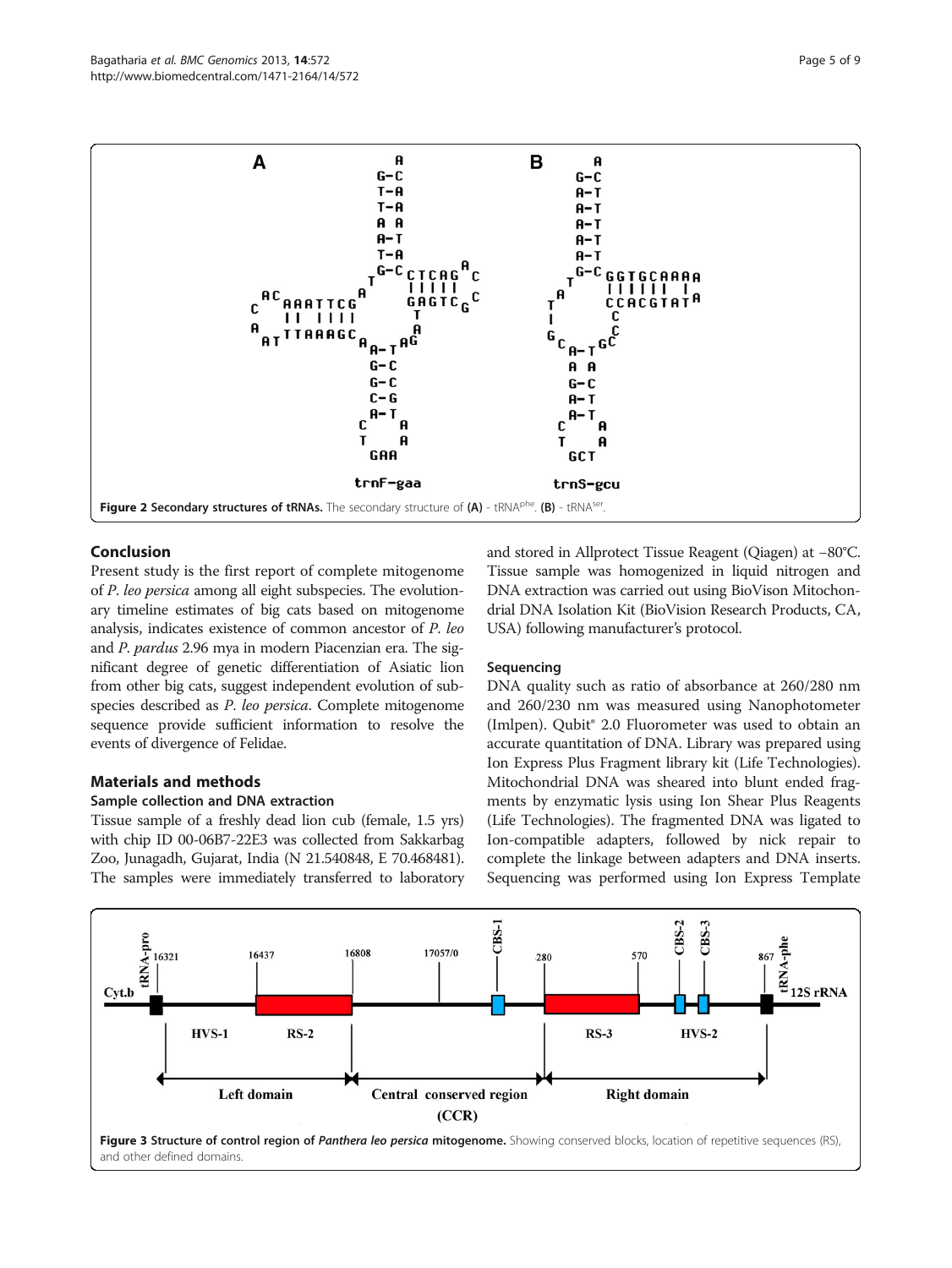<span id="page-5-0"></span>

| Table 3 Repeat sequence comparison in Felidae family |  |  |
|------------------------------------------------------|--|--|
|------------------------------------------------------|--|--|

| <b>Species Name</b>                 | RS2 (No. of repeats) | RS3 (No. of repeats) | RS3 motif length | RS3 motif             | Genome length |
|-------------------------------------|----------------------|----------------------|------------------|-----------------------|---------------|
| Panthera leo persica                | 4.7                  | 21.1                 | 14               | ACACGTACACACGT        | 17057 bp      |
| Panthera pardus                     | 1.9                  | 48.5                 | 8                | <b>ACACGTAC</b>       | 16964 bp      |
| Uncia uncial                        | $\mathfrak{D}$       | 12.4                 | 14               | <b>TACACGTACACGTA</b> | 16773 bp      |
| Panthera tigris                     |                      | 47.4                 | 8                | CACGTATA              | 16990 bp      |
| Panthera tigris amoyensis           | 2.1                  | 47.5                 | 8                | <b>ACACGTAC</b>       | 17001 bp      |
| Neofelis nebulosa                   | Not found            | 37.7                 | 6                | <b>ACACGT</b>         | 16844 bp      |
| Felis catus                         | 3.2                  | 36.6                 | 8                | <b>ACACGTAC</b>       | 17009 bp      |
| Prionailurus bengalensis euptilurus | 3.1                  | 37.4                 | 8                | CACGTATA              | 16990 bp      |
| Lynx rufus                          | 3.8                  | 43.5                 | 8                | <b>ACACGTAC</b>       | 17056 bp      |
| Acinonyx jubatus                    | 3.5                  | 50.2                 | 6                | <b>CGTACA</b>         | 17047 bp      |
| Puma concolor                       | 4.7                  | 45.6                 | 8                | <b>TACACGTA</b>       | 17153 bp      |

RS2 motif sequence remains conserved, while RS3 motif varies in Felidae family.

300 chemistry (Life Technologies) on 316 chip following manufacturer's protocol.

Capillary Sequencing of D-loop region was performed to validate Ion Torrent data. PCR of D-loop was performed using forward (5'TCAAGGAAGAAGCAAT AGCC 3') and reverse (5'GGATTGTTGGGCGTGTAAA 3') primers. Further sequencing was carried out using PCR primers and internal primer (5'TATTCTCTATG CGGGGGTTC 3') using Big Dye v3.1 Chemistry (Applied Biosystems) on 3500 Genetic Analyzer (Applied Biosystems) following manufacturer's protocol.

# Data analysis

Reads longer than 100 bp were mapped to the P. pardus reference mitogenome [GenBank: NC\_010641], using CLC Genomic Workbench 5 [[32\]](#page-8-0). Assembled

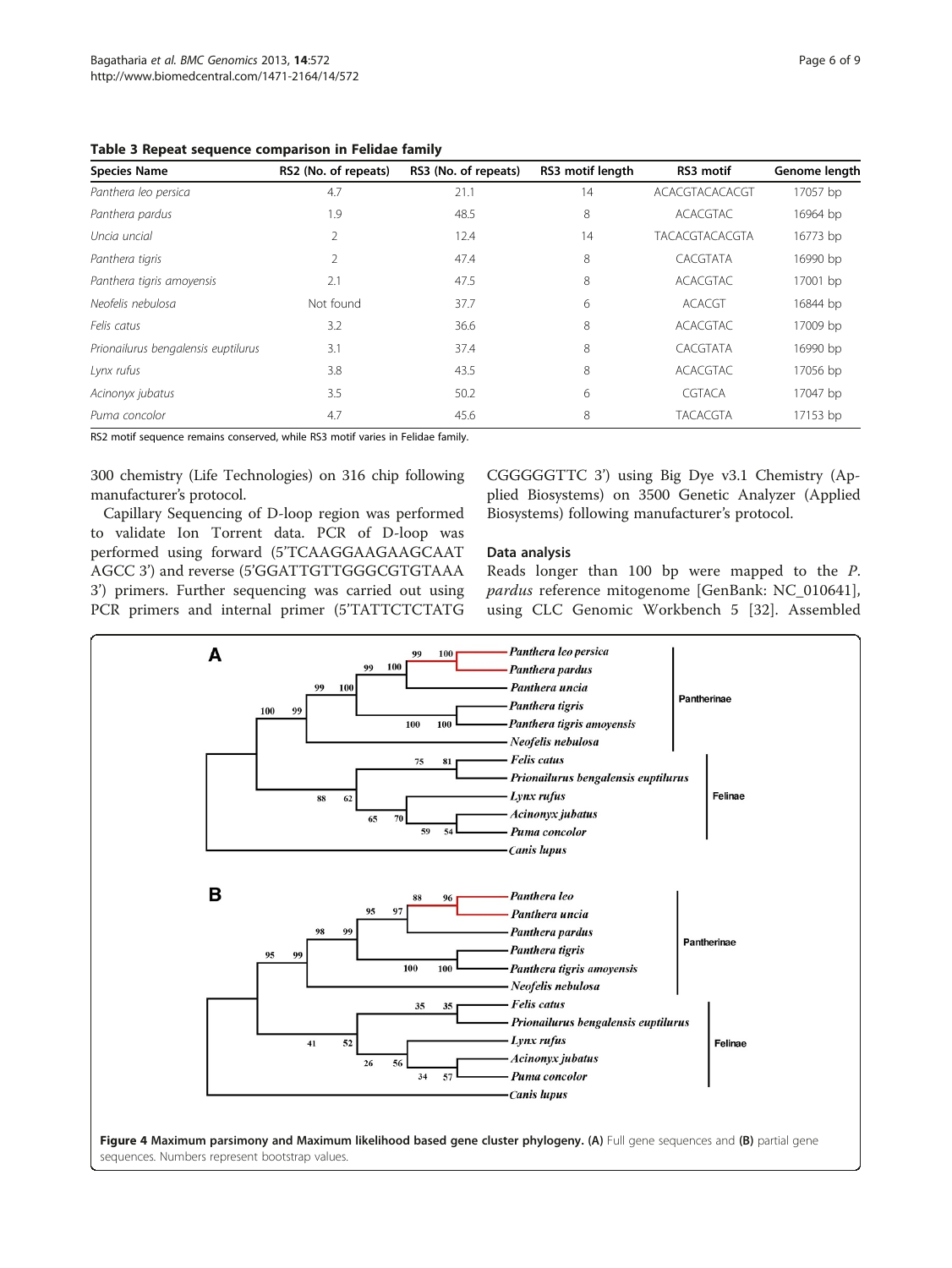<span id="page-6-0"></span>

mitogenome was annotated, using MITOS online mitochondrial genome annotation server [\[14](#page-7-0)]. Control region repeats RS-2 and RS-3 were identified using Tandem Repeats Finder [[33](#page-8-0)].

# Molecular phylogenetic analysis

Phylogeny of P. leo was constructed based on partial and full mitochondrial gene cluster (12S rRNA+16S rRNA +ND2+ND4+ND5+ATP8+Cyt b). Partial P. leo genes having accession number A79300, AF006457, AY170043, AY634398, AF006458, S79302 and DQ899945 [\[27](#page-7-0)] were retrieved from NCBI. Full sequences of above same genes of P. leo persica were compared with gene sequences of P. uncia [NC\_010638], P. pardus [NC\_010641], P. tigris [NC\_010642], P. tigris amoyensis [NC\_014770], N. nebulosa [NC\_008450], A. jubatus [NC\_005212], P. concolor [NC\_016470], L. rufus [NC\_014456], F. catus [NC\_001700] and P. bengalensis euptilurus [NC\_016189] obtained from NCBI organelle genome resource (Table [1](#page-2-0)). The data was subjected to Maximum likelihood (ML) and Maximum parsimony (MP) methods using MEGA v5.05 software package [[34\]](#page-8-0) to establish phylogenetic relationship.

These seven genes were concatenated and multiple alignment was carried out using ClustalW built-in MEGA. The number of bootstrap replicates was set to 1000 and phylogeny was constructed using Hasegawa-Kishino-Yano model, determined by MEGA 5.05 as the best fitting nucleotide substitution model.

#### Divergence time estimation

Multiple sequence alignment of genomes was carried out and phylogenetic tree was constructed using HKY+G+T substitution model at 1000 bootstrap replicates. Divergence times were estimated between species using

Bayesian evolutionary analysis by sampling trees (BEAST v1.7.1) software [[35\]](#page-8-0). Markov Chain Monte Carlo (MCMC) procedure was used within a Bayesian analysis framework to estimate posterior distributions of evolutionary rates and divergence times. These analyses were performed using DNA sequence alignment of complete mitogenomes, excluding control region. Divergence times were estimated using an uncorrelated lognormal relaxed clock to account for lineage-specific rate heterogeneity as well as using strict molecular clock model (Additional file [1:](#page-7-0) Figure S1). Bayesian MCMC analyses in BEAST were performed using HKY model of evolution and gamma+ invariant rate heterogeneity models. Divergences were estimated under a Yule speciation process that is generally more appropriate when considering sequences from different species [\[36\]](#page-8-0). Monophyletic constraints were imposed for the node to calibrate evolutionary rates. Normal priors were used for the times to the most recent common ancestor (TMRCA) of Pantherinae and Felinae is (mean 10.78 ±1.87 mya), based on the posterior distributions obtained [\[29\]](#page-7-0).

Simultaneous Markov chains were run for 10,000,000 generations, sampling every 1000 steps. Thus the ".trees" file will contain 10,000 trees and after removing 10% burnin, tree was annotated using TreeAnnotator. Posterior probability limit was set to zero to annotate all nodes. Maximum clade credibility tree was selected for target tree to find highest product of the posterior probability for all nodes. The phylogenetic tree graphic was generated using FigTree v1.3.1 [[37\]](#page-8-0).

#### GenBank accession number

The complete mitogenome sequence with gene prediction and functional annotation was submitted to GenBank with accession no. KC834784. The raw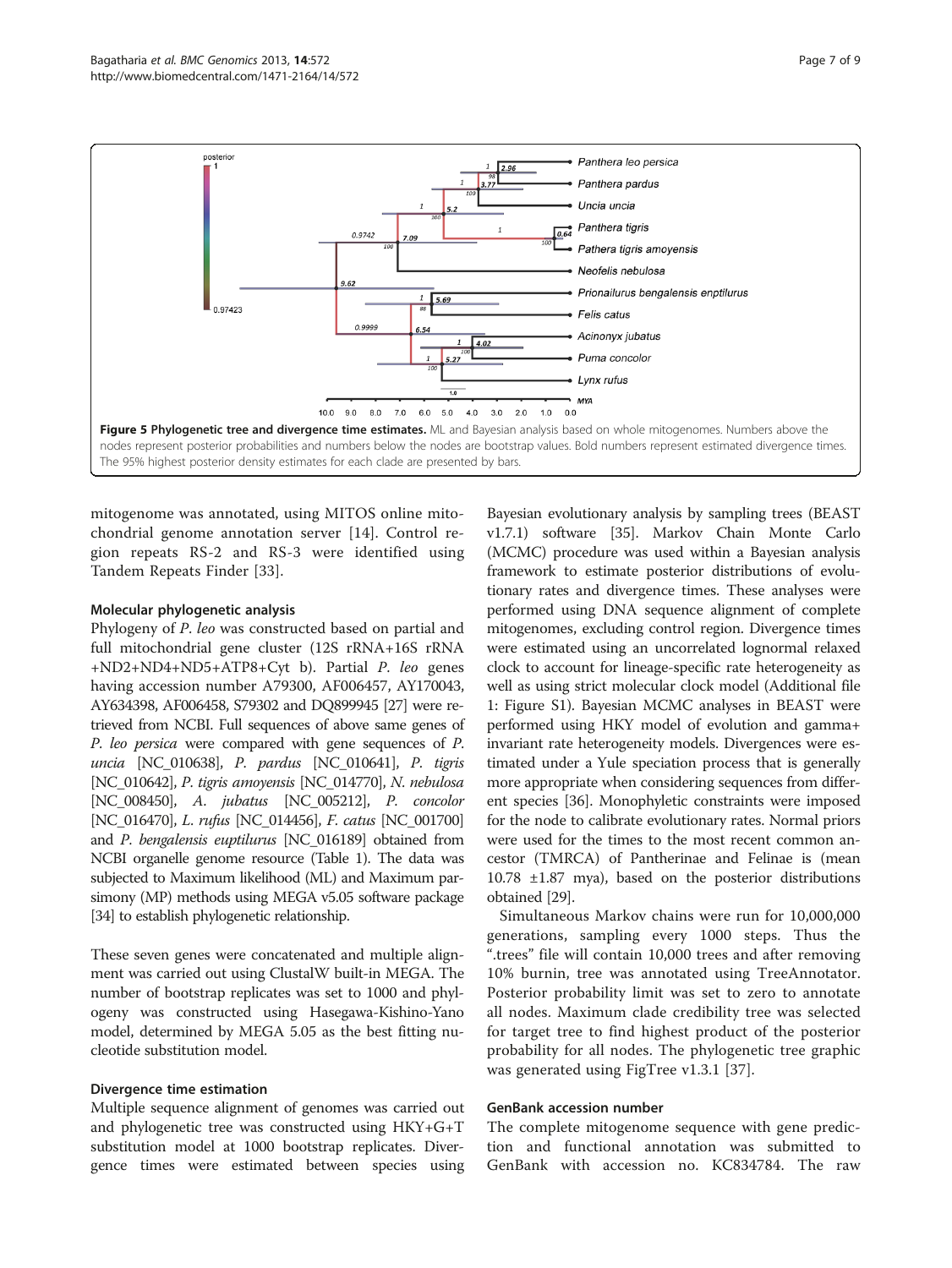<span id="page-7-0"></span>sequence data generated from Ion Torrent was submitted to SRA with accession no SRR821548. Mitochondrial D-loop sequence was submitted to GenBank with accession no. KC917264.

# Additional file

[Additional file 1: Figure S1.](http://www.biomedcentral.com/content/supplementary/1471-2164-14-572-S1.jpeg) Phylogenetic tree and divergence time estimates based on strict molecular clock model. Numbers above the nodes represent posterior probabilities. Numbers at the node represent estimated divergence times [FigTree file is also uploaded as "S1FigTree"].

#### Abbreviations

DHU arm: Dihydrouracil arm; HVS: Hypervariable sequence; ML: Maximum likelihood; MP: Maximum parsimony; Mya: Million years ago; NGS: Next generation sequencing.

#### Competing interests

The authors declare they have no competing interests.

#### Authors' contributions

AKS, SBB and MNJ conceptualized this study, ASP, OVP, RPP and FPJ carried out the mtDNA extraction, SBB, MNJ, RVP, ASP, AS and RPP performed the sequencing, SBB and SMD carried out the mitogenome assembly, annotations and phylogenetic studies. SBB and team drafted the manuscript. All authors read and approved the final manuscript.

#### Acknowledgements

This research was majorly supported by Gujarat State Biotechnology Mission, Department of Science & Technology, Government of Gujarat, INDIA under The LeoGen pilot project. Authors are thankful to Shri Ravi Saxena, IAS, Additional Chief Secretary, Department of Science & Technology, Government of Gujarat for providing full support and administrative freedom for Gujarat State Biotechnology Mission for undertaking this project. Authors are also thankful to Gujarat State Forest Department for providing biomaterials and part financial support. Authors are specially thankful to Dr. S. K. Nanda, IAS, Principal Secretary, Forest & Environment, Government of Gujarat, Shri Pradeep Khanna, IFS, Principal Chief Conservator of Forest & Head of Forest Force, Gujarat, Shri S. K. Goyal, IFS, Principal Chief Conservator of Forest, Wildlife & Chief Wildlife Warden, Gujarat who facilitated in getting the necessary permission from Ministry of Forest & Environment, Government of India, Government of Gujarat. Authors are also thankful to Shri M. M. Sharma, IFS, Ex-chief Conservator of Forest, Junagadh Wildlife Circle, Shri R. L. Meena, IFS, Chief Conservator of Forest, Wildlife, Junagadh, Dr. Sandeep Kumar, IFS, Deputy Conservator of Forest, Sasan and Shri V. J. Rana, Director, Shakkarbaug Zoo for providing all help and co-operation in enabling the availability of bio-material from different areas. Authors are thankful to the field staff and veterinarians, involved in collection of samples.

#### Received: 25 June 2012 Accepted: 12 August 2013 Published: 23 August 2013

#### References

- 1. Warren EJ, Peter AD, Janice SM, Stephen JO: Resolution of recent radiations within three evolutionary lineages of felidae using mitochondrial restriction fragment length polymorphism variation. J Mamm Evol 1996, 3(2):97–120.
- 2. Seung-Jin S, Tiffani LW: Big cat phylogenies, consensus trees, and computational thinking. J Comput Biol 2011, 18(7):895–906.
- 3. Burger J, Rosendahl W, Loreille O, Hemmer H, Eriksson T, Götherström A, Hiller J, Collins MJ, Wess T, Alt KW: Molecular phylogeny of the extinct cave lion Panthera leo persica spelaea. Mol Phylogenet Evol 2004, 30(3):841-849.
- Singh HS, Gibson L: A conservation success story in the otherwise dire megafauna extinction crisis: the Asiatic lion (Panthera leo persica) of Gir forest. Biol Conserv 2011, 144(5):1753–1757.
- Stephen JO, Janice SM, Craig P, Lawrence H, Valerius D, Paul J, Janis O, David EW, Mitchell B: Biochemical genetic variation in geographic isolates of African and Asiatic lions. Natl Geogr Res 1987, 3(1):114–124.
- 6. Singh A, Shailaja A, Singh A, Shailaja A, Gaur L, Singh V: Development and characterization of novel microsatellite markers in the Asiatic lion (Panthera leo persica). Mol Ecol Resour 2002, <sup>2</sup>(4):542–554.
- 7. Dianne NJ, William SM, Stephens JC, O'Brien SJ: Molecular phylogeny of mitochondrial cytochrome b and 12S rRNA sequences in the Felidae. Mol Phylogenet Evol 1995, 12(4):690–707.
- 8. Michelle YM, Deborah AM: Phylogeny and speciation of felids. Cladistics 2000, 16(2):232–253.
- 9. Jae-Heup K, Eizirik E, O'Brien SJ, Johnson WE: Structure and patterns of sequence variation in the mitochondrial DNA control region of the great cats. Mitochondr DNA 2001, 1(3):279–292.
- 10. Zhang W, Zhang Z, Shen F, Hou R, Ly X, Yue B: Highly conserved D-loop-like nuclear mitochondrial sequences (Numts) in tiger (Panthera tigris). J Genet 2006, 85(2):107–116.
- 11. Boore JL, Macey JR, Medina M: Sequencing and comparing whole mitochondrial genomes of animals. Methods Enzymol 2005, 395:311–348.
- 12. Hebert PD, Cywinska A, Ball SL, deWaard JR: Biological identifications through DNA barcodes. Proc Biol Sci 2003, 270(1512):313–322.
- 13. Davis BW, Li G, Murphy WJ: Supermatrix and species tree methods resolve phylogenetic relationships within the big cats, panthera (carnivora: Felidae). Mol Phylogenet Evol 2010, 56(1):64–76.
- 14. MITOS. [\[http://mitos.bioinf.uni-leipzig.de\]](http://mitos.bioinf.uni-leipzig.de)
- 15. Kim KS, Seong EL, Ho WJ, Ji HH: The complete nucleotide sequence of the domestic dog (Canis familiariz) mitochondrial genome. Mol Phylogenet Evol 1998, 10(2):210–220.
- 16. Ursing BM, Arnason U: The complete mitochondrial DNA sequence of the pig (Sus scrofa). J Mol Evol 1998, 47(3):302–306.
- 17. Gissi C, Gullberg A, Arnason U: The complete mitochondrial DNA sequence of the rabbit (Oryctolagus cuniculus). Genomics 1998, 50(2):161–169.
- 18. Sumida M, Kanamori Y, Kaneda H, Kato Y, Nishioka M, Hasegawa M, Yonekawa H: Complete nucleotide sequence and gene rearrangement of the mitochondrial genome of the Japanese pond frog Rana nigromaculata. Genes Genet Syst 2001, 76(5):311–325.
- 19. Wu XB, Wang YQ, Zhou KY, Zhu WQ, Nie JS, Wang CL: Complete mitochondrial DNA sequence of Chinese alligator, Alligator sinensis, and phylogeny of crocodiles. Chin Sci Bull 2003, 48(19):2050–2054.
- 20. Douglas DA, Gower DJ: Snake mitochondrial genomes: phylogenetic relationships and implications of extended taxon sampling for interpretations of mitogenomic evolution. BMC Genomics 2010, 11:14.
- 21. Sun Y, Ma F, Xiao B, Zheng JJ, Yuan XD, Tang MQ, Wang L, Yu YF, Li QW: The complete mitochondrial genomes sequences of Asio flammeus and Asio otus and comparativeanalysis. Sci China Ser C Life Sci 2004, 47(6):510–520.
- 22. Hu M, Chilton NB, Gasser RB: The mitochondrial genome of Strongyloides stercoralis (Nematoda)—idiosyncratic gene order and evolutionary implications. Int J Parasitol 2003, 33(12):1393–1408.
- 23. Man Z, Yishu W, Peng Y, Xiaobing W: Crocodilian phylogeny inferred from twelve mitochondrial protein-coding genes, with new complete mitochondrial genomic sequences for Crocodylus acutus and Crocodylus novaeguineae. Mol Phylogenet Evol 2011, 60(2011):62–67.
- 24. Wei L, Xiaobing E, Jiang Z: The complete mitochondrial genome structure of snow leopard Panthera uncia. Mol Biol Rep 2009, <sup>36</sup>(3):871–878.
- 25. Wu X, Yan P, Hu L, Su X, Jiang Z: Complete nucleotide sequences and gene organization of mitochondrial genome of Bufo gargarizans. Mitochondrion 2006, 6(4):186–193.
- 26. Jae-Heup K, Eizirik E, O'Brien SJ, Johnson WE: Structure and patterns of sequence variation in the mitochondrial DNA control region of the great cats. Mitochondrion 2001, 1(3):279–292.
- 27. Lei WEI, XiaoBing WU, LiXin ZHU, ZhiGang JIANG: Mitogenomic analysis of the genus Panthera. Sci China Life Sci 2011, 54(10):917-930.
- 28. O'Brien SJ, Johnson WE: The evolution of cats. Genomic paw prints in the DNA of the world's wild cats have clarified the cat family tree and uncovered several remarkable migrations in their past. Sci Am 2007, 297(1):68–75.
- 29. Johnson WE, Eizirik E, Pecon-Slattery J, Murphy WJ, Antunes A, Teeling E, O'Brien SJ: The late miocene radiation of modern felidae: a genetic assessment. Science 2006, 311(5757):73–77.
- 30. Janczewski DN, Modi WS, Stephens JC: Molecular evolution of mitochondrial 12S RNA and cytochrome b sequences in the Pantherine lineage of Felidae. Mol Biol Evol 1995, 12(4):690–707.
- 31. Frazer-Abel AA, Hagerman PJ: Determination of the angle between the acceptor and anticodon stems of a truncated mitochondrial tRNA. Mol Biol 1999, 85(2):581–593.